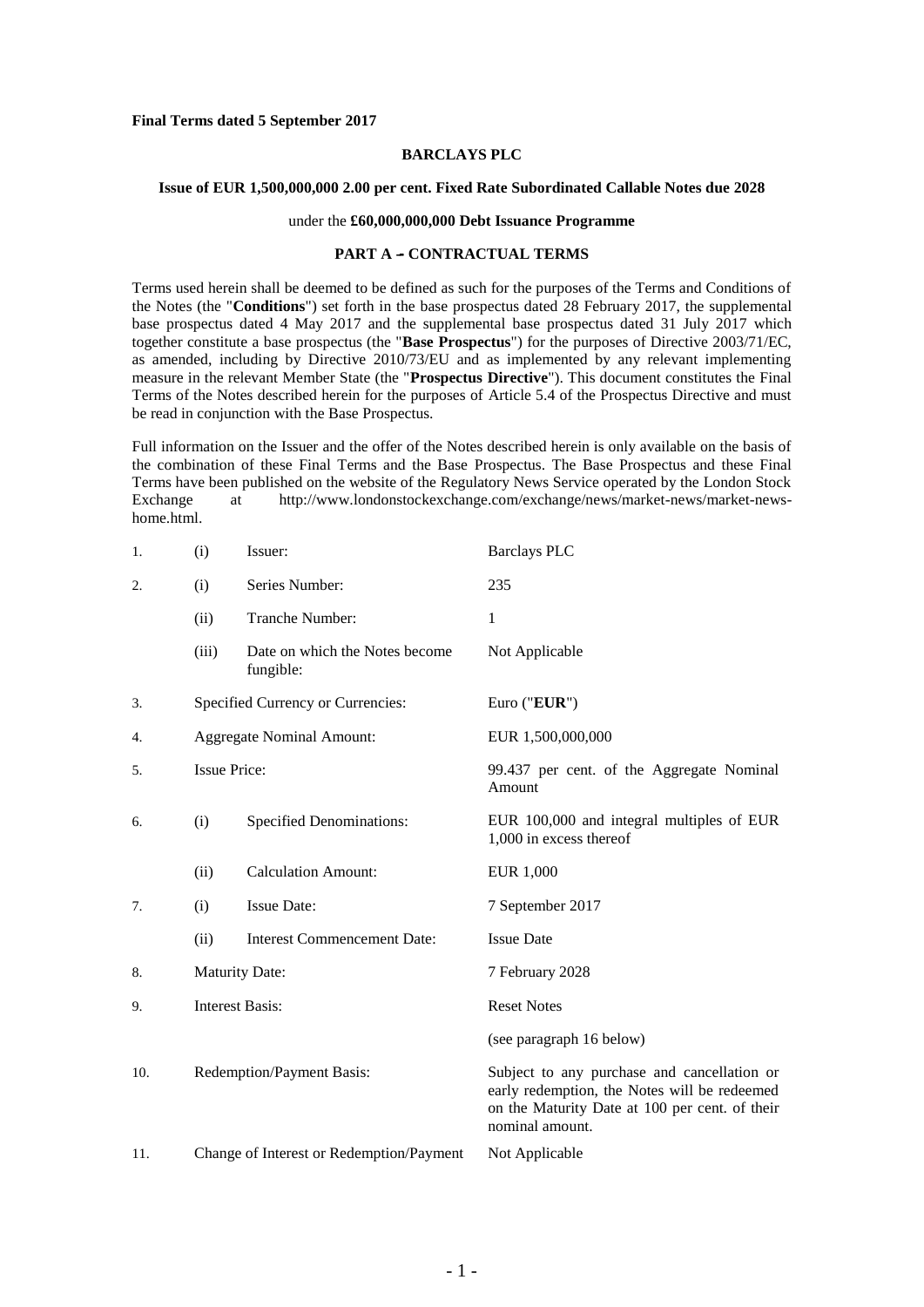Basis:

| 12. | Put/Call Options:                 |                                                                   | <b>Issuer Call</b>                                                                                                      |
|-----|-----------------------------------|-------------------------------------------------------------------|-------------------------------------------------------------------------------------------------------------------------|
| 13. | (i)                               | Status of the Notes:                                              | Tier 2 Capital Notes                                                                                                    |
|     | (ii)                              | Date approval for issuance of Notes 21 February 2017<br>obtained: |                                                                                                                         |
| 14. | Senior Notes Waiver of Set-off:   |                                                                   | Not Applicable                                                                                                          |
|     |                                   | PROVISIONS RELATING TO INTEREST (IF ANY) PAYABLE                  |                                                                                                                         |
| 15. | <b>Fixed Rate Note Provisions</b> |                                                                   | Not Applicable                                                                                                          |
| 16. | <b>Reset Note Provisions</b>      |                                                                   | Applicable                                                                                                              |
|     | (i)                               | Initial Rate of Interest:                                         | 2.00 per cent. per annum payable in arrear on<br>each Interest Payment Date up to and<br>including the First Reset Date |

- (ii) First Margin:  $+1.90$  per cent. per annum
- (iii) Subsequent Margin: Not Applicable
- (iv) Interest Payment Date(s): 7 February in each year up to and including the Maturity Date, commencing on 7 February 2018 in respect of the period from (and
- EUR 20.00 per Calculation Amount (v) Fixed Coupon Amount up to (but excluding) the First Reset Date:
- (vi) Broken Amount(s): EUR 8.38 per Calculation Amount payable on the Interest Payment Date falling on 7
- (vii) First Reset Date: 7 February 2023
- (viii) Subsequent Reset Date(s): Not Applicable
- 
- (x) Mid-Swap Rate: Single Mid-Swap Rate
- (xi) Mid-Swap Maturity: Six-month
- (xii) Reference Banks: Not Applicable
- (xiii) Day Count Fraction: Actual/Actual (ICMA)
- 
- 
- Mid-Swap Floating Leg Benchmark Rate count basis)
- 17. **Floating Rate Note Provisions** Not Applicable

February 2018

- 
- (ix) Relevant Screen Page: EUR-EURIBOR-Reuters as displayed on Reuters Screen ICESWAP2 page

February 2018 (and thus a short first coupon)

including) the Issue Date to (but excluding) 7

- 
- 
- -

 (xiv) Reset Determination Dates: The second Business Day prior to the First Reset Date

 (xv) Agent Bank: The Bank of New York Mellon, London Branch

(xvi) Mid-Swap Floating Leg EURIBOR (calculated on an Actual/360 day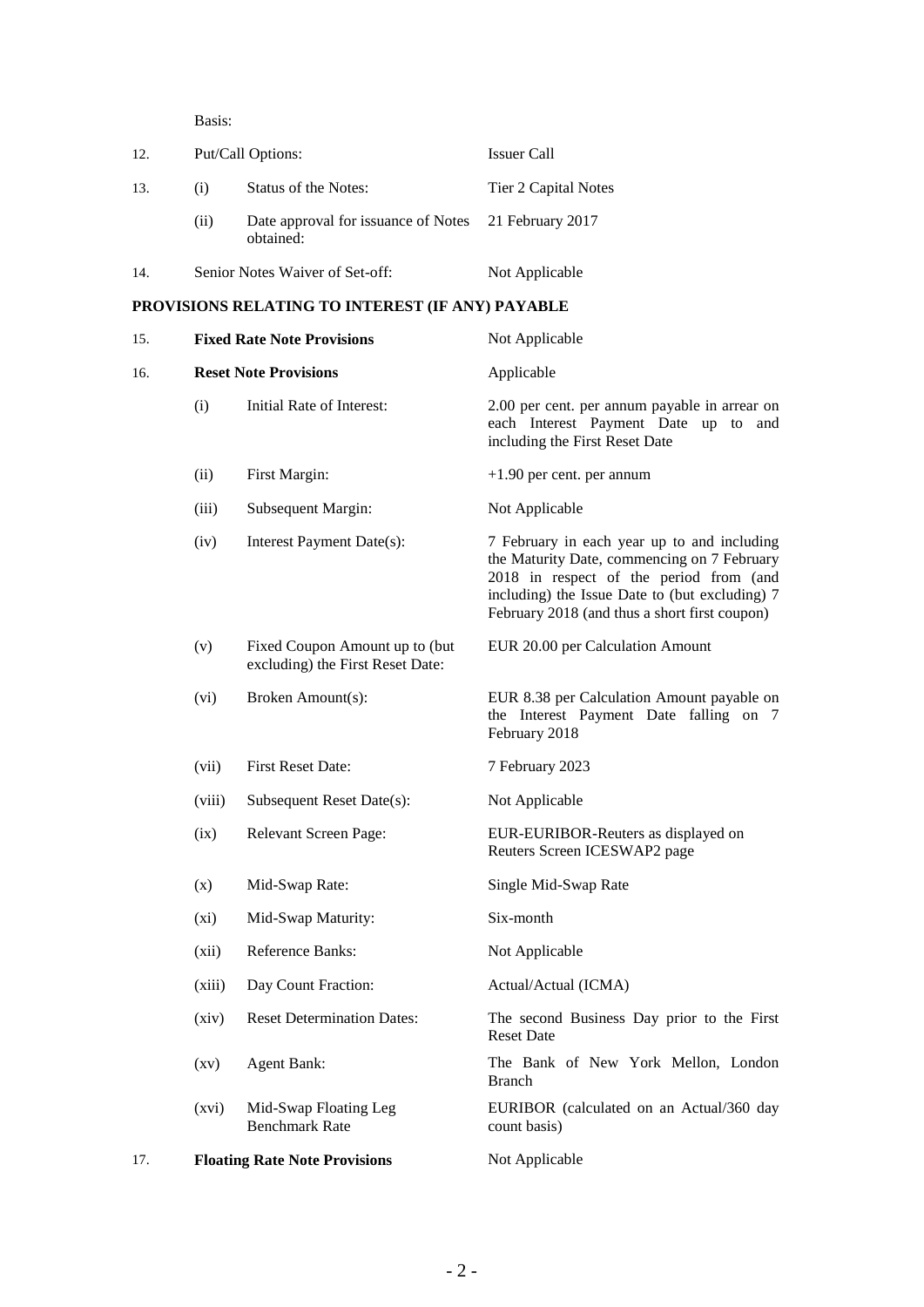| 18. |                                      | <b>Zero Coupon Note Provisions</b>                                                | Not Applicable                                                                                                                                                                     |
|-----|--------------------------------------|-----------------------------------------------------------------------------------|------------------------------------------------------------------------------------------------------------------------------------------------------------------------------------|
|     |                                      | PROVISIONS RELATING TO REDEMPTION                                                 |                                                                                                                                                                                    |
| 19. | <b>Call Option</b>                   |                                                                                   | Applicable                                                                                                                                                                         |
|     | (i)                                  | <b>Optional Redemption Date(s)</b><br>(Call):                                     | 7 February 2023                                                                                                                                                                    |
|     | (ii)                                 | <b>Optional Redemption Amount</b><br>(Call):                                      | EUR 1,000 per Calculation Amount                                                                                                                                                   |
|     | (iii)                                | Make Whole Redemption Price:                                                      | Not Applicable                                                                                                                                                                     |
|     | (iv)                                 | Redeemable in part:                                                               | Not Applicable                                                                                                                                                                     |
|     | (v)                                  | Notice period:                                                                    | Minimum period: 30 days                                                                                                                                                            |
|     |                                      |                                                                                   | Maximum period: 60 days                                                                                                                                                            |
|     | (vi)                                 | <b>Optional Redemption Amount</b><br>(Regulatory Event):                          | EUR 1,000 per Calculation Amount                                                                                                                                                   |
|     | (vii)                                | Early Redemption Amount (Tax):                                                    | EUR 1,000 per Calculation Amount                                                                                                                                                   |
|     | (viii)                               | <b>Optional Redemption Amount</b><br>(Loss Absorption Disqualification<br>Event): | Not Applicable                                                                                                                                                                     |
| 20. | <b>Put Option</b>                    |                                                                                   | Not Applicable                                                                                                                                                                     |
| 21. | Final Redemption Amount of each Note |                                                                                   | Subject to any purchase and cancellation or<br>early redemption, the Notes will be redeemed<br>on the Maturity Date at EUR 1,000 per<br><b>Calculation Amount</b>                  |
| 22. | <b>Early Termination Amount</b>      |                                                                                   | Not Applicable                                                                                                                                                                     |
|     |                                      | <b>GENERAL PROVISIONS APPLICABLE TO THE NOTES</b>                                 |                                                                                                                                                                                    |
| 23. |                                      | Form of Notes:                                                                    | <b>Registered Notes:</b>                                                                                                                                                           |
|     |                                      |                                                                                   | Unrestricted Global Certificate exchangeable<br>for Unrestricted Individual Certificates in the<br>limited circumstances described<br>in<br>the<br>Unrestricted Global Certificate |
| 24. |                                      | New Global Note:                                                                  | N <sub>o</sub>                                                                                                                                                                     |

- special provisions relating to payment dates: 26. Talons for future Coupons to be attached to No Definitive Notes:
- 27. Spot Rate: Not Applicable

25. Additional Financial Centre(s) or other Not Applicable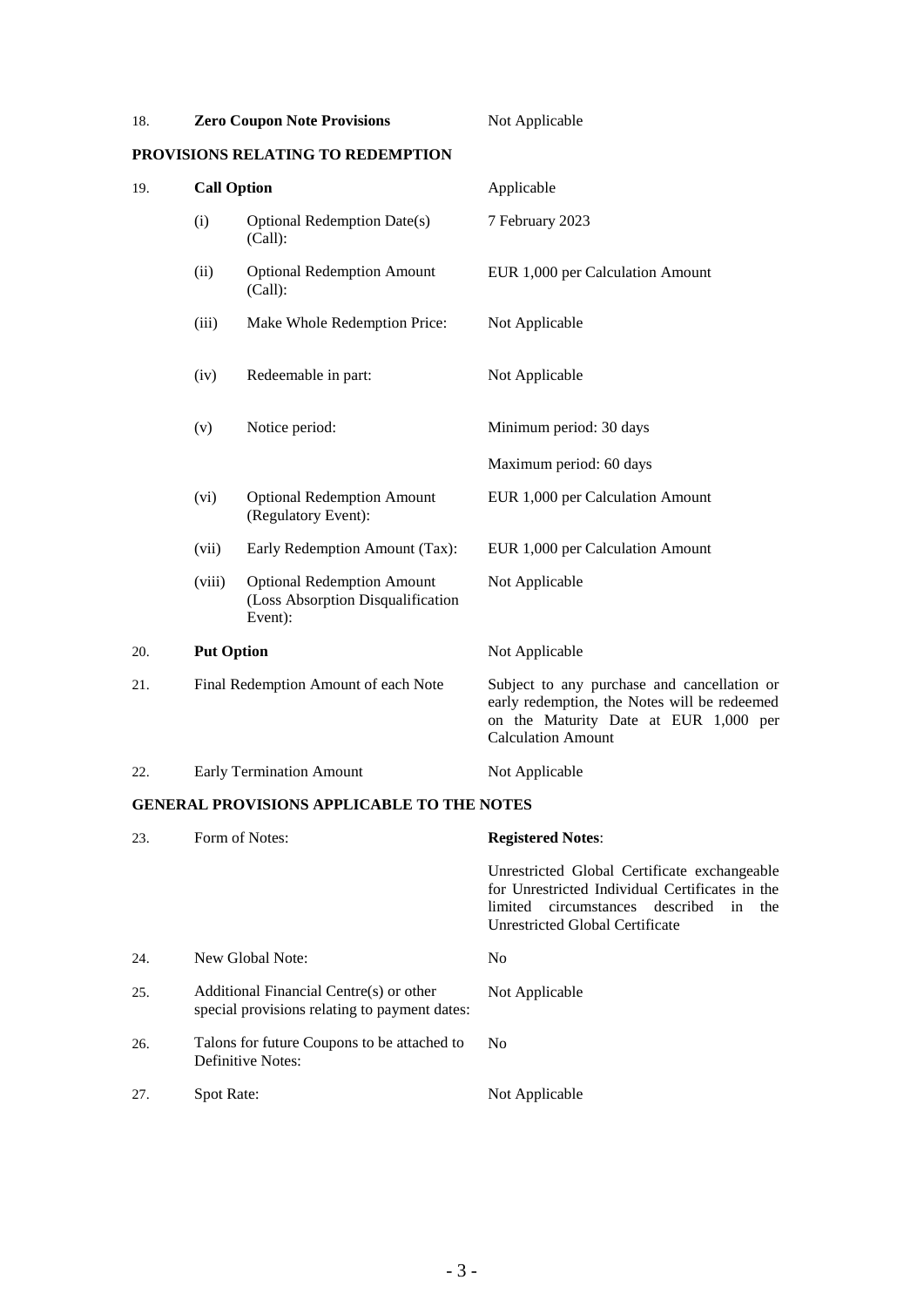SIGNED on behalf of BARCLAYS PLC:  $\lambda\overline{\lambda}$  $\mathbf{r}$ ノ  $By:$ . . . . . . Duly authorised

 $\sim$ 

ï

 $\overline{\phantom{a}}$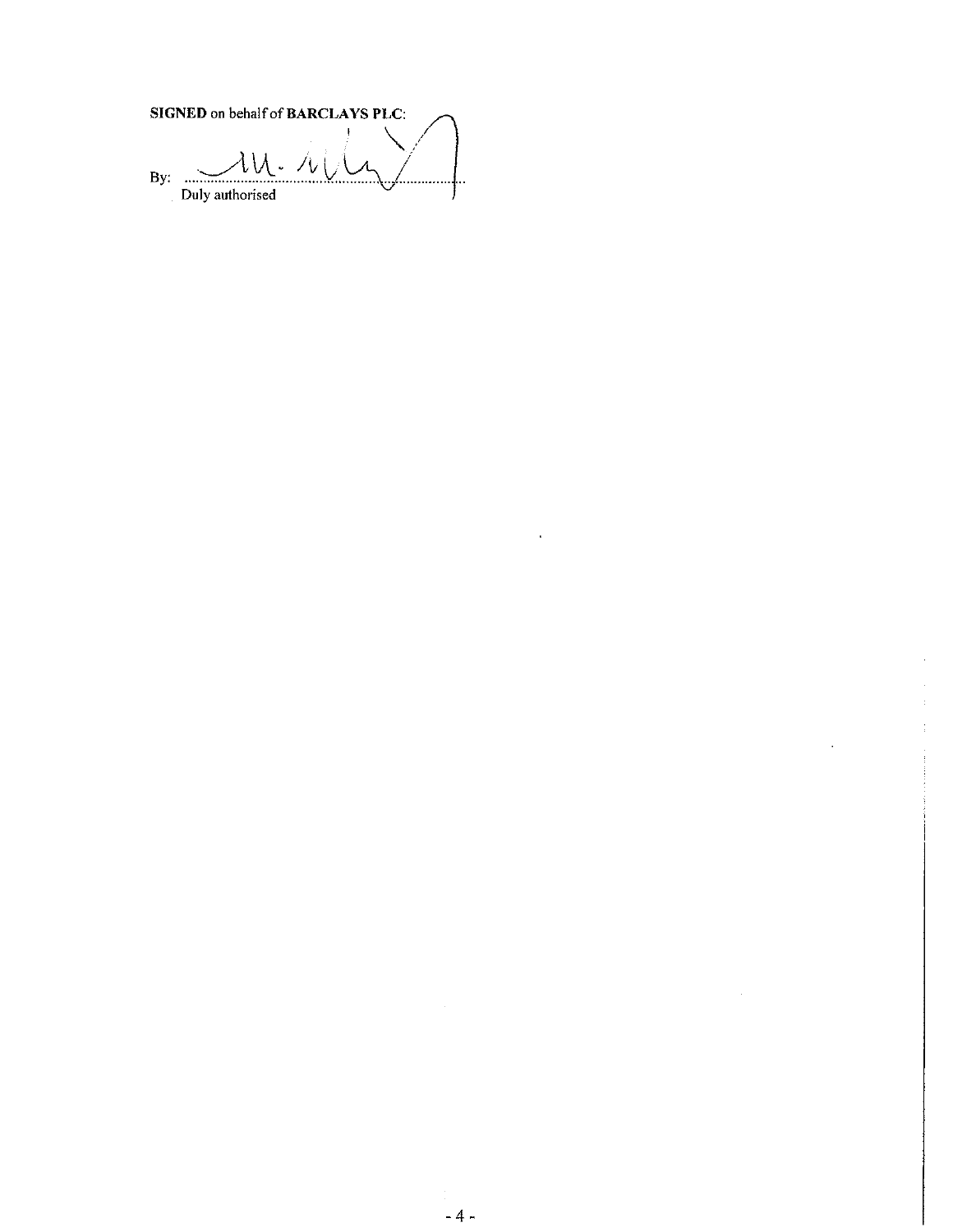### **PART B - OTHER INFORMATION**

### 1. **LISTING**

- Listing and admission to trading: Issuer (or on its behalf) for the Notes to be admitted to trading on the Regulated Market of the London Stock Exchange on or around the (i) Listing and admission to trading: Application is expected to be made by the Issue Date.
- (ii) Estimate of total expenses related to GBP 3,650 admission to trading:

#### 2. **RATINGS**

Ratings: The Notes to be issued are expected to be rated:

 Standard & Poor's Credit Market Services Europe Limited ("**Standard & Poor's**"): BB+

 Moody's Investors Service Ltd. ("**Moody's**"): Baa3

Fitch Ratings Limited ("**Fitch**"): A-

 Each of Moody's, Standard & Poor's and Fitch is established in the European Economic Area (the "**EEA**") and is registered under Regulation (EC) No. 1060/2009 (as amended) (the "**CRA Regulation**"). As such, each of Moody's, Standard & Poor's and Fitch is included in the list of credit rating agencies published by the European Securities and Markets Authority on its website in accordance with the CRA Regulation.

# 3. **INTERESTS OF NATURAL AND LEGAL PERSONS INVOLVED IN THE ISSUE**

 Save as discussed in "*Subscription and Sale*", so far as the Issuer is aware, no person involved in the offer of the Notes has an interest that is material to the offer.

 The Managers and their affiliates have engaged, and may in the future engage, in investment banking and/or commercial banking transactions with, and may perform other services for, the Issuer and its affiliates in the ordinary course of business.

#### 4. **USE OF PROCEEDS**

 The proceeds of the issue will be used for general corporate purposes of the Issuer and its subsidiaries and/or the Group and to strengthen further the regulatory capital base of the Issuer and/or the Group.

#### 5. **YIELD**

Indication of yield:

2.112 per cent. per annum

 The indicative yield is calculated at the Issue Date on the basis of the Issue Price. It is not an indication of future yield.

## 6. **OPERATIONAL INFORMATION**

(i) CUSIP Number Not Applicable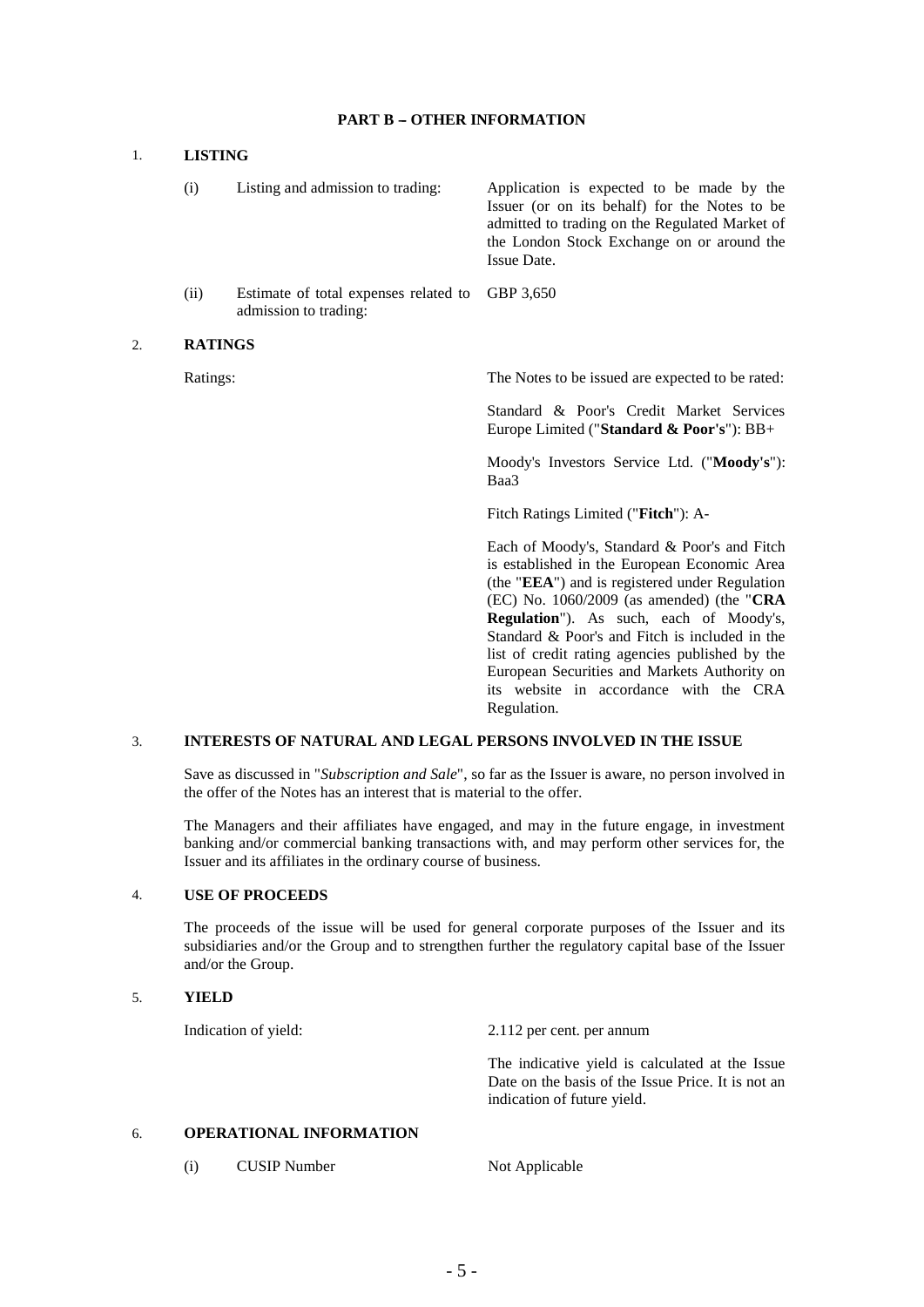| (ii)   | ISIN:                                                                                                                                           | XS1678970291                                                                                                                                                                                                                                                                                                                                                                                                                                                                                                                                                                                                                                                                                                                                              |
|--------|-------------------------------------------------------------------------------------------------------------------------------------------------|-----------------------------------------------------------------------------------------------------------------------------------------------------------------------------------------------------------------------------------------------------------------------------------------------------------------------------------------------------------------------------------------------------------------------------------------------------------------------------------------------------------------------------------------------------------------------------------------------------------------------------------------------------------------------------------------------------------------------------------------------------------|
| (iii)  | Common Code:                                                                                                                                    | 167897029                                                                                                                                                                                                                                                                                                                                                                                                                                                                                                                                                                                                                                                                                                                                                 |
| (iv)   | <b>CINS</b> Code:                                                                                                                               | Not Applicable                                                                                                                                                                                                                                                                                                                                                                                                                                                                                                                                                                                                                                                                                                                                            |
| (v)    | <b>CMU</b> Instrument Number:                                                                                                                   | Not Applicable                                                                                                                                                                                                                                                                                                                                                                                                                                                                                                                                                                                                                                                                                                                                            |
| (vi)   | Any clearing system(s) other than<br>Euroclear, Clearstream Luxembourg,<br>DTC or the CMU Service and the<br>relevant identification number(s): | Not Applicable                                                                                                                                                                                                                                                                                                                                                                                                                                                                                                                                                                                                                                                                                                                                            |
| (vii)  | Delivery:                                                                                                                                       | Delivery against payment                                                                                                                                                                                                                                                                                                                                                                                                                                                                                                                                                                                                                                                                                                                                  |
| (viii) | Names and addresses of additional<br>Paying Agent(s) (if any):                                                                                  | Not Applicable                                                                                                                                                                                                                                                                                                                                                                                                                                                                                                                                                                                                                                                                                                                                            |
| (ix)   | Intended to be held in a manner<br>which would<br>allow Eurosystem<br>eligibility:                                                              | No. Whilst the designation is specified as "no"<br>at the date of these Final Terms, should the<br>Eurosystem eligibility criteria be amended in<br>the future such that the Notes are capable of<br>meeting them the Notes may then be deposited<br>with one of the ICSDs as common safekeeper,<br>and registered in the name of a nominee of one<br>of the ICSDs acting as common safekeeper.<br>Note that this does not necessarily mean that<br>the Notes will then be recognised as eligible<br>collateral for Eurosystem monetary policy and<br>intra day credit operations by the Eurosystem at<br>any time during their life. Such recognition<br>will depend upon the ECB being satisfied that<br>Eurosystem eligibility criteria have been met. |

# 7. **DISTRIBUTION**

| (i)  | U.S. Selling Restrictions:                        | Reg. S Compliance Category 2, TEFRA not<br>applicable |
|------|---------------------------------------------------|-------------------------------------------------------|
| (ii) | Probibition of Sales to FFA Retail Not Applicable |                                                       |

- (ii) Prohibition of Sales to EEA Retail Not Applicable Investors:
- (iii) Method of distribution: Syndicated

(iv) If syndicated

(a) Names of Managers: Barclays Bank PLC, Australia and New

 Zealand Banking Group Limited, Banca IMI S.p.A., Banco Santander, S.A., Bankinter S.A., Bank of Montreal, London branch, BNY Mellon Capital Markets EMEA Limited, CaixaBank, S.A., CIBC World Markets plc, Commonwealth Bank of Australia, Corporate and Investment Bank, Danske Bank A/S, DZ BANK AG Deutsche Zentral- Genossenschaftsbank, Frankfurt am Main, Erste Group Bank AG, Mizuho International plc, Morgan Stanley & Co. International plc, Coöperatieve Rabobank U.A., Crédit Agricole MUFG Securities EMEA plc, National